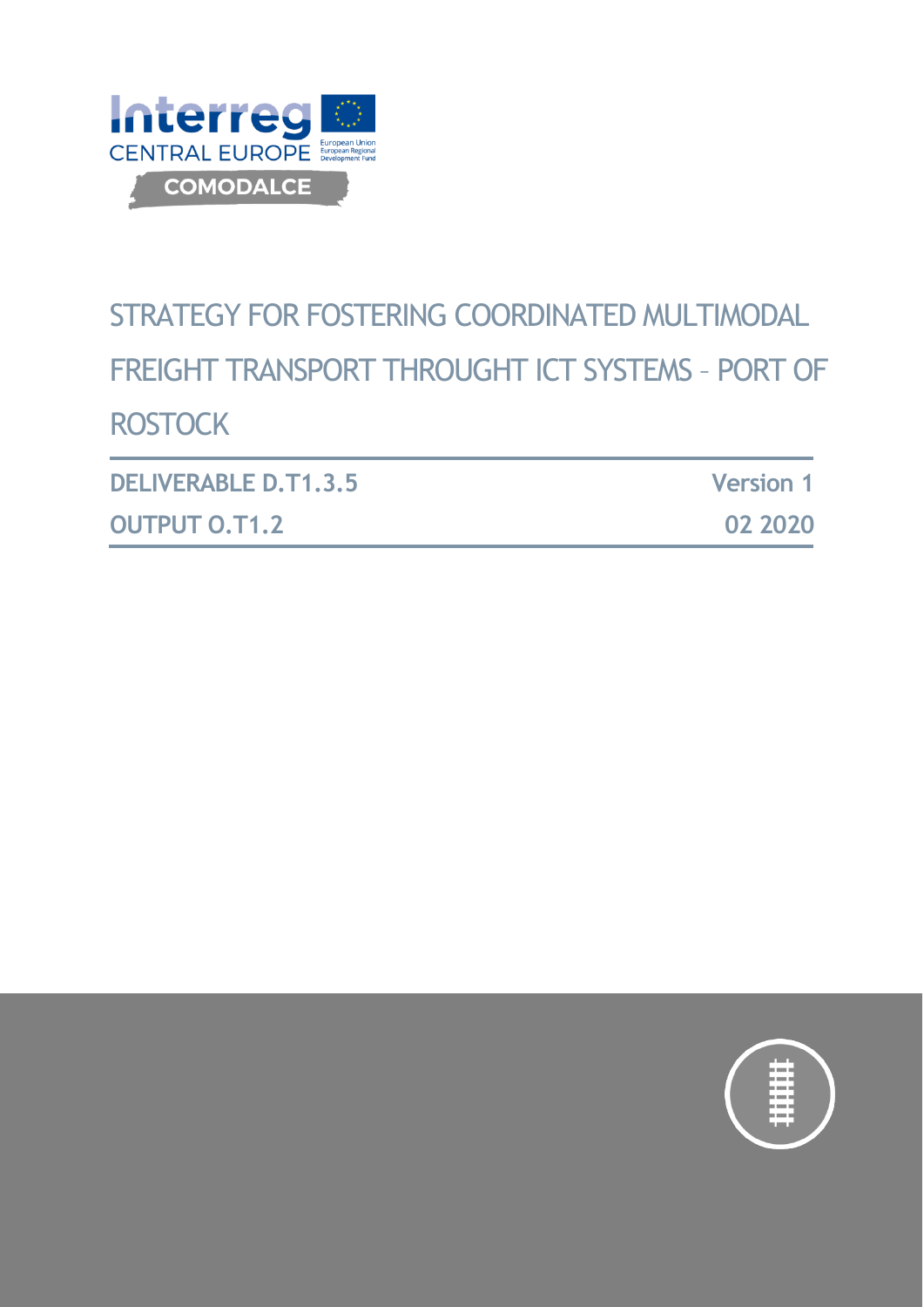



# <span id="page-1-0"></span>**Table of contents**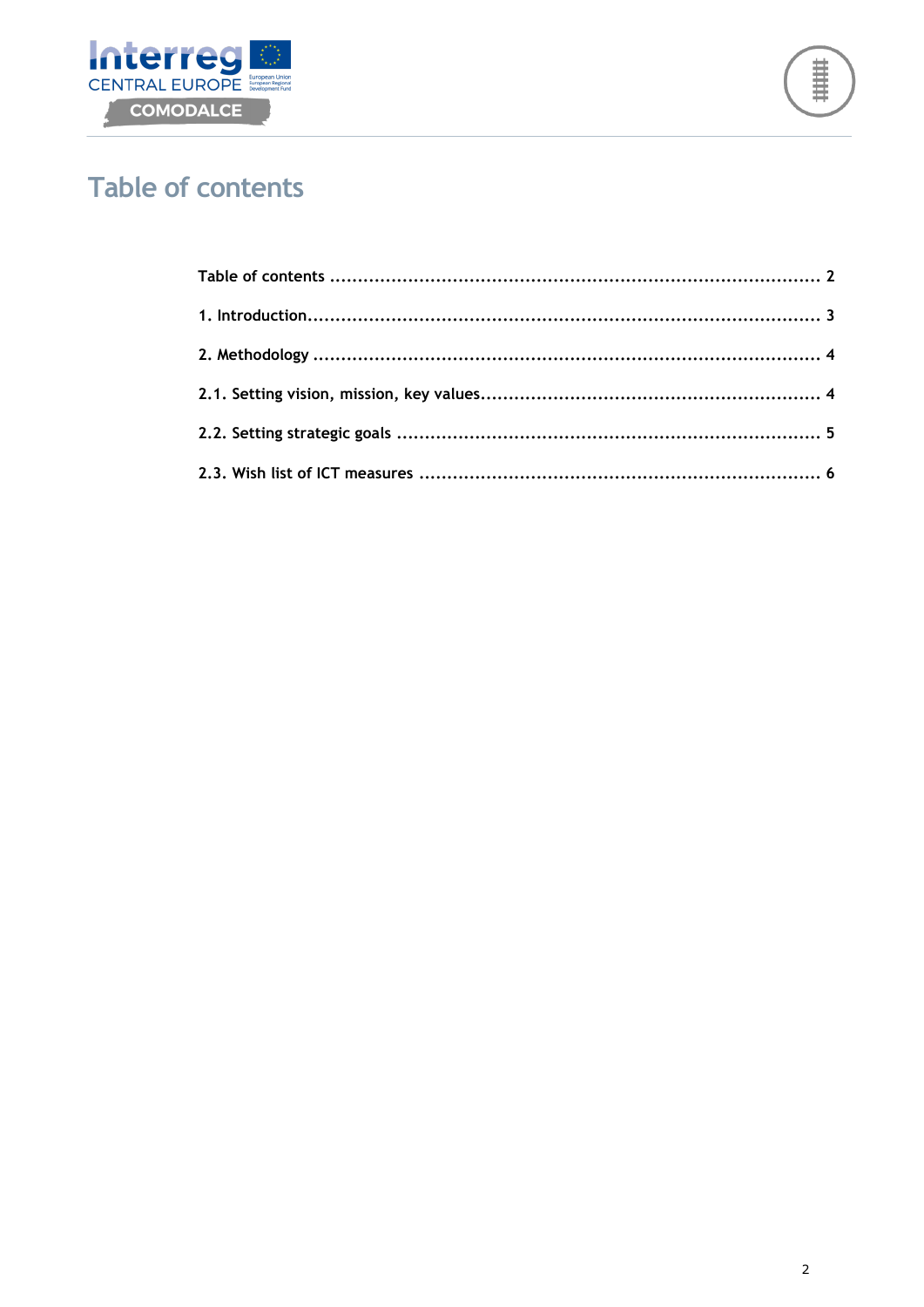

# <span id="page-2-0"></span>**1. Introduction**

Within the COMODALCE project, outputs of the WPT1 include a "Strategy for fostering coordinated multimodal freight transport through ICT systems" (D.T1.3.2-10)", described as "strategy for fostering multimodal transport through ICT systems setting a vision, objectives and priorities in a mid- to long-term perspective, including a detailed wish list of measures to be tested in the pilot action".

This document includes the strategy elaborated for the Port of Rostock,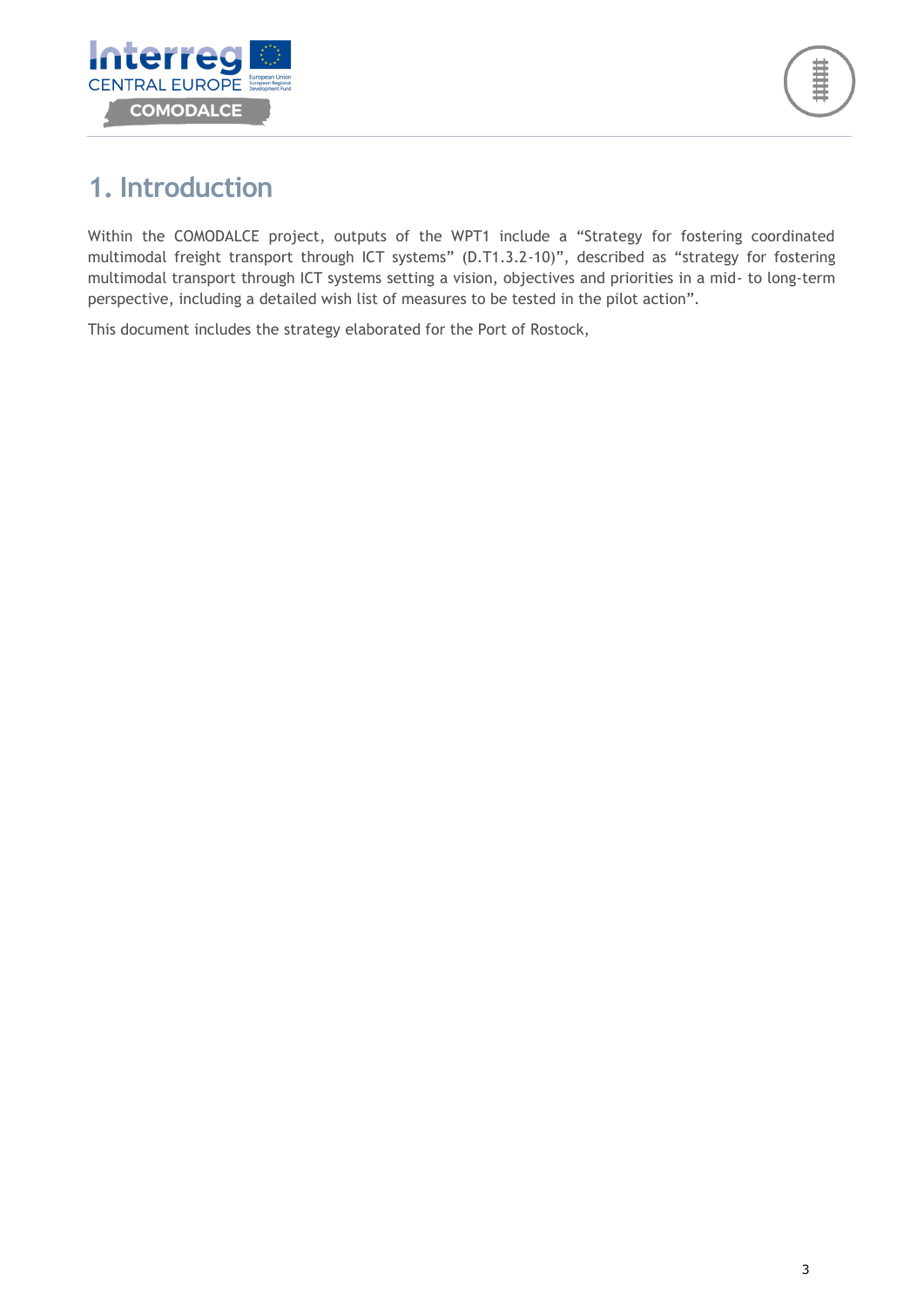



# <span id="page-3-0"></span>**2. Methodology**

### <span id="page-3-1"></span>**2.1. Setting vision, mission, key values**

The definition of vision statement, mission statement and key values provides a strategic framework for the planned measures.

#### **VISION**

**(Vision statement focuses on tomorrow and set the target aims to be achieved)**

Our vision is to enable automatic detection of multimodal freight units entering the terminal on rail to ensure proper tracking and tracing as well as monitoring of the condition of the transport equipment along the entire logistic chain.

#### **MISSION**

**(Mission statement focuses on today, what challenges shall we face towards the vision today)**

Establishment of scanning facilities at the right location to ensure a continuously control and checking procedure. A replacement of paper work by new technologies is mandatory to achieve the overall aim.

#### **KEY VALUES**

**(The principles and values that are the basis of the vision of the strategy)**

Use of up-to-date technologies to enhance rail based multimodal freight transports along the corridor in order to make such transport chains more competitive to road or other means of transport.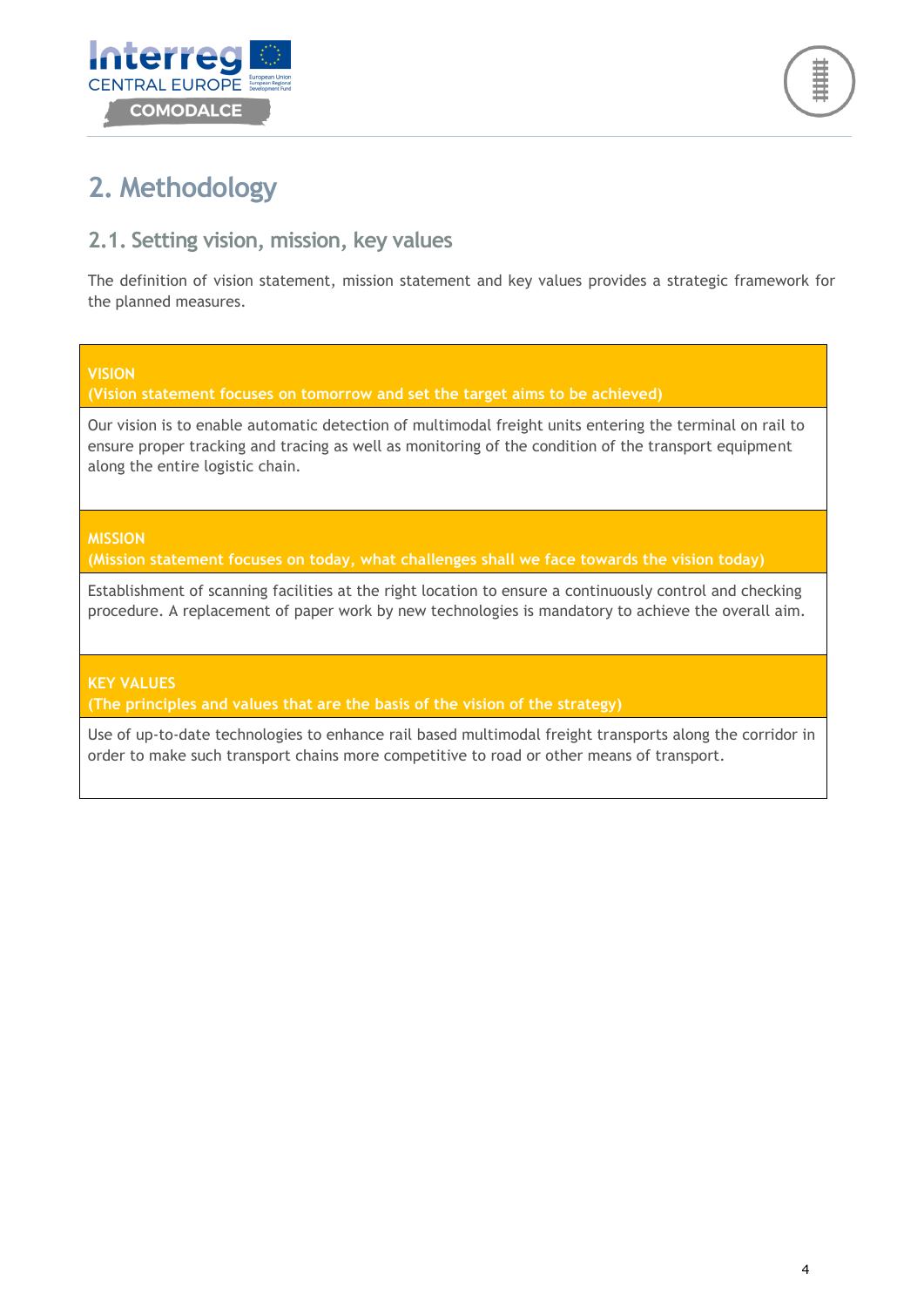



### <span id="page-4-0"></span>**2.2. Setting strategic goals**

Medium term (5 years):

- 1. Goal no. 1: Replacement of paper work with up-to-date IT tools
- 2. Goal no. 2: Enhancement of data transfer between involved stakeholders to ensure permanent data flow and status reports along the logistic chain

Long term (10 years):

- 1. Goal no. 4: Increase the degree of automation of data exchange as most as possible
- 2. Goal no. 5: Connection of all logistic service providers engaged in the logistic chains in a comprehensive terminal information and handling system

For each goal, please fill in the following table

| <b>Perspectives</b>                        | Goal                                                                                                                                                                                                       | <b>Measurement</b>                                                                                                                     |  |
|--------------------------------------------|------------------------------------------------------------------------------------------------------------------------------------------------------------------------------------------------------------|----------------------------------------------------------------------------------------------------------------------------------------|--|
| 1. Environmental and<br>safety perspective | n/a                                                                                                                                                                                                        | n/a                                                                                                                                    |  |
| 2. Internal processes<br>perspectives      | A strict focus on deeper IT-integration<br>of processes is necessary. Even a<br>rethinking of the staff is needed here.                                                                                    | Number of new software<br>components installed; training of<br>staff to use new technologies                                           |  |
| 3. Innovation and<br>growth perspective    | n/a                                                                                                                                                                                                        | n/a                                                                                                                                    |  |
| 4. Customer / Partner<br>perspective       | Discussion with stakeholders and<br>partner how to implement new<br>technologies and IT-components;<br>Cooperation with them in<br>implementing components and<br>interfaces                               | Comparison of processes before and<br>after the implementation of the<br>project in order to rate the success<br>of the IT-development |  |
| 5. Financial<br>perspective                | Funds from the European Union based<br>on their goal to foster cooperation as<br>well as better connect regions; own<br>financial resources in addition to<br>funds as bank loans or from the cash<br>flow | Numbers of IT-components fully<br>implemented and financed with<br>what financial sources                                              |  |

## **VISION:**

Our vision is to enable automatic detection of multimodal freight units entering the terminal on rail to ensure proper tracking and tracing as well as monitoring of the condition of the transport equipment along the entire logistic chain.